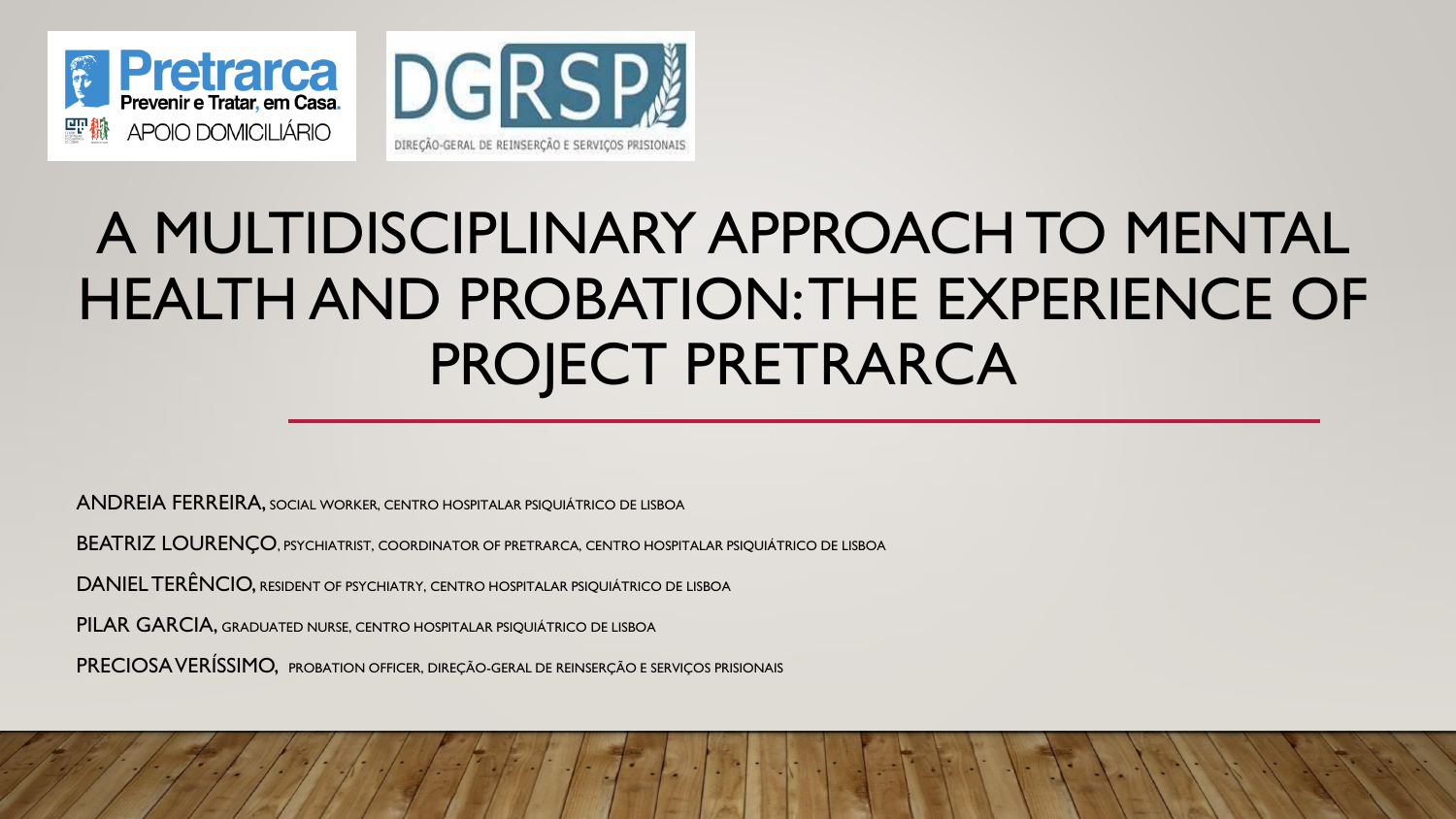#### A MULTIDISCIPLINARY APPROACH TO MENTAL HEALTH AND PROBATION: THE EXPERIENCE OF PROJECT PRETRARCA

- THE PROJECT PRETRARCA
	- What is it?
	- Who do we help?
	- What are our goals?
	- How to do it?
	- How has it been working?
- THE ROLE OF THE SOCIAL **WORKER**
- ARTICULATION WITH COMMUNITY **STRUCTURES**
- THE DGRSP
	- What is it?
	- DGRSP and Mental Health
	- Why is PRETRARCA importante for us?
- A CASE OF SUCCESS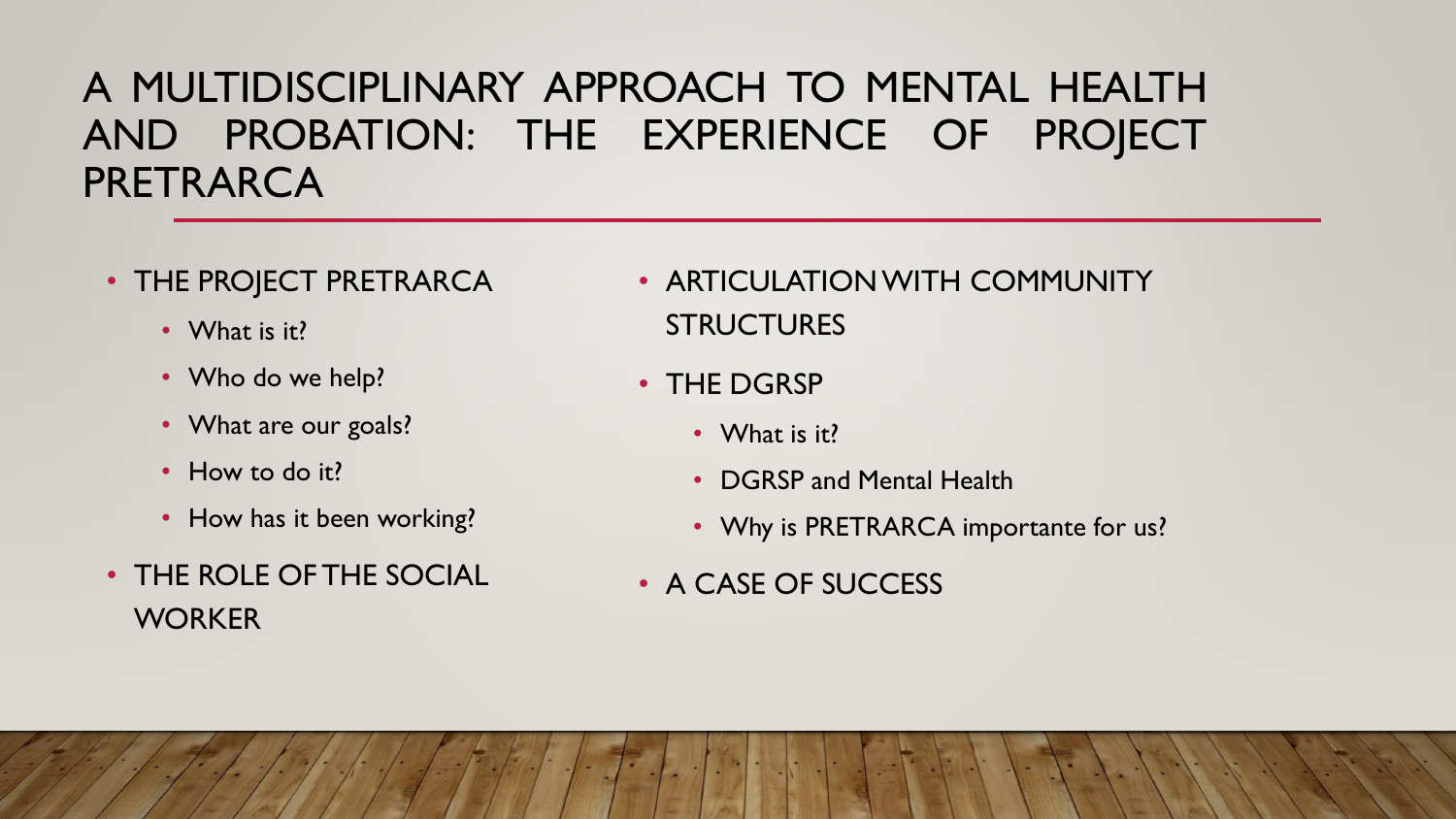• "Prevention and Treatment at Home" Program, created in 2009

It's a program of **proximity health care**, facilitating the **reintegration** and **recuperation** of patients with severe mental illness.



ASSERTIVE COMMUNITY TREATMENT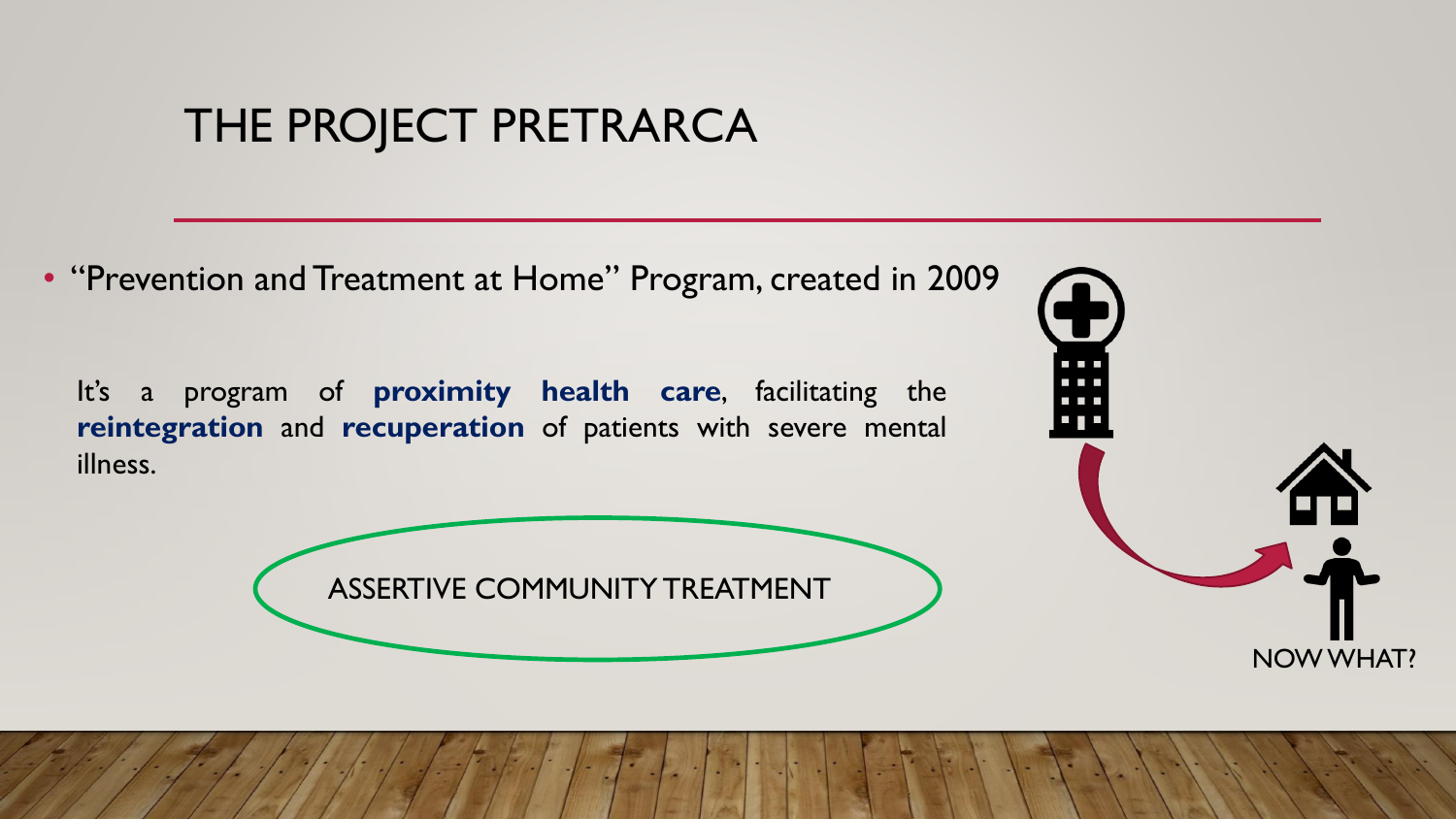And who do we help?

The project is aimed at patients with **severe mental illness**, with **high risk of relapse**

- Mental illness severity
- Funcional disability
- Absence of social/family support
- Low compliance with treatment Lisbon parrishes and districts

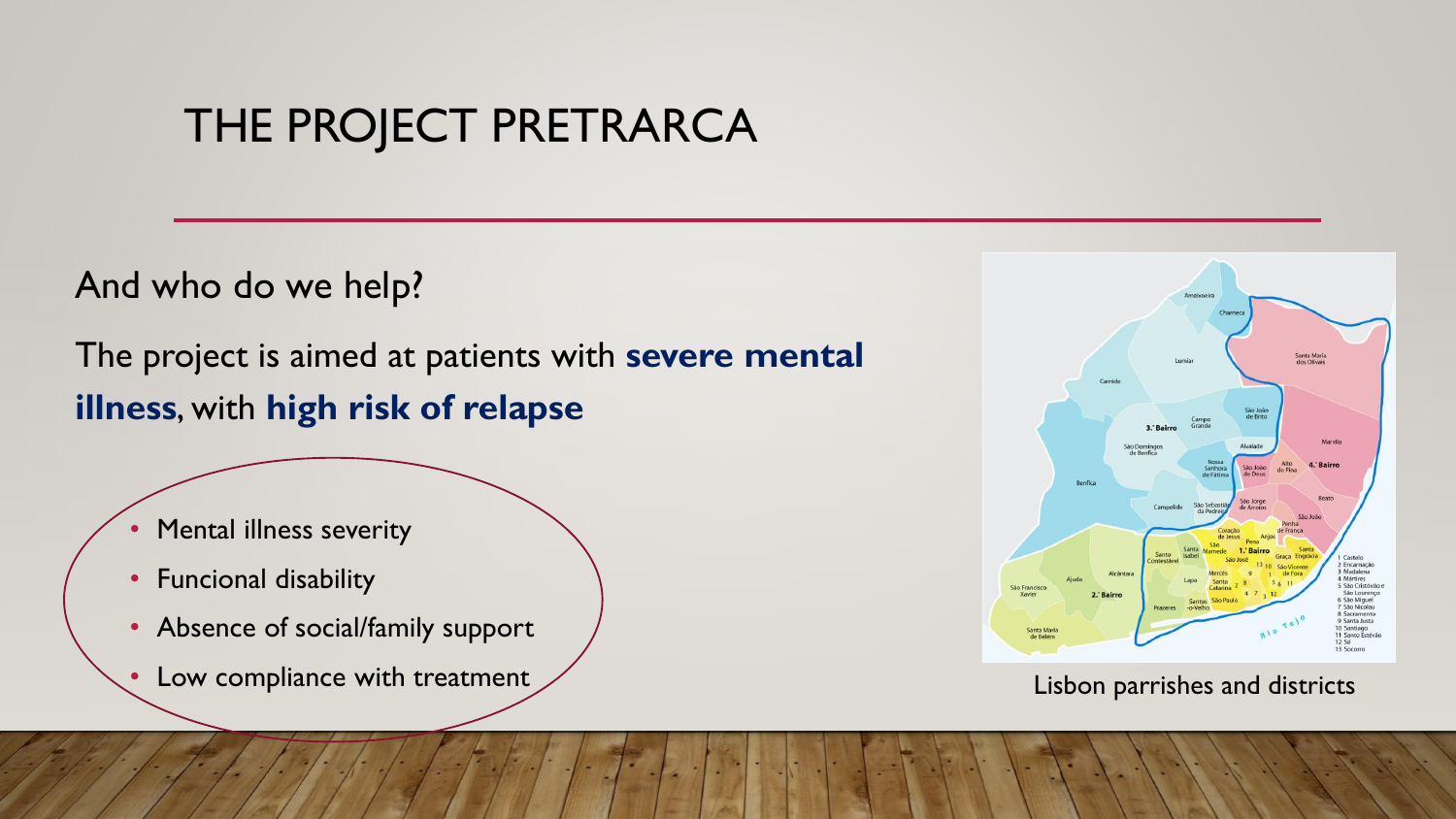What are our goals?

- Facilitate and assure **treatment** compliance
	- Intramuscular injection (calendarized)
	- Box of medications
- Psychological and **social support**
- **Early detection** of therapeutic fail or clinical destabilization
- Emotion management
- Skill training
- Contact with local structures
- Reintegration in work life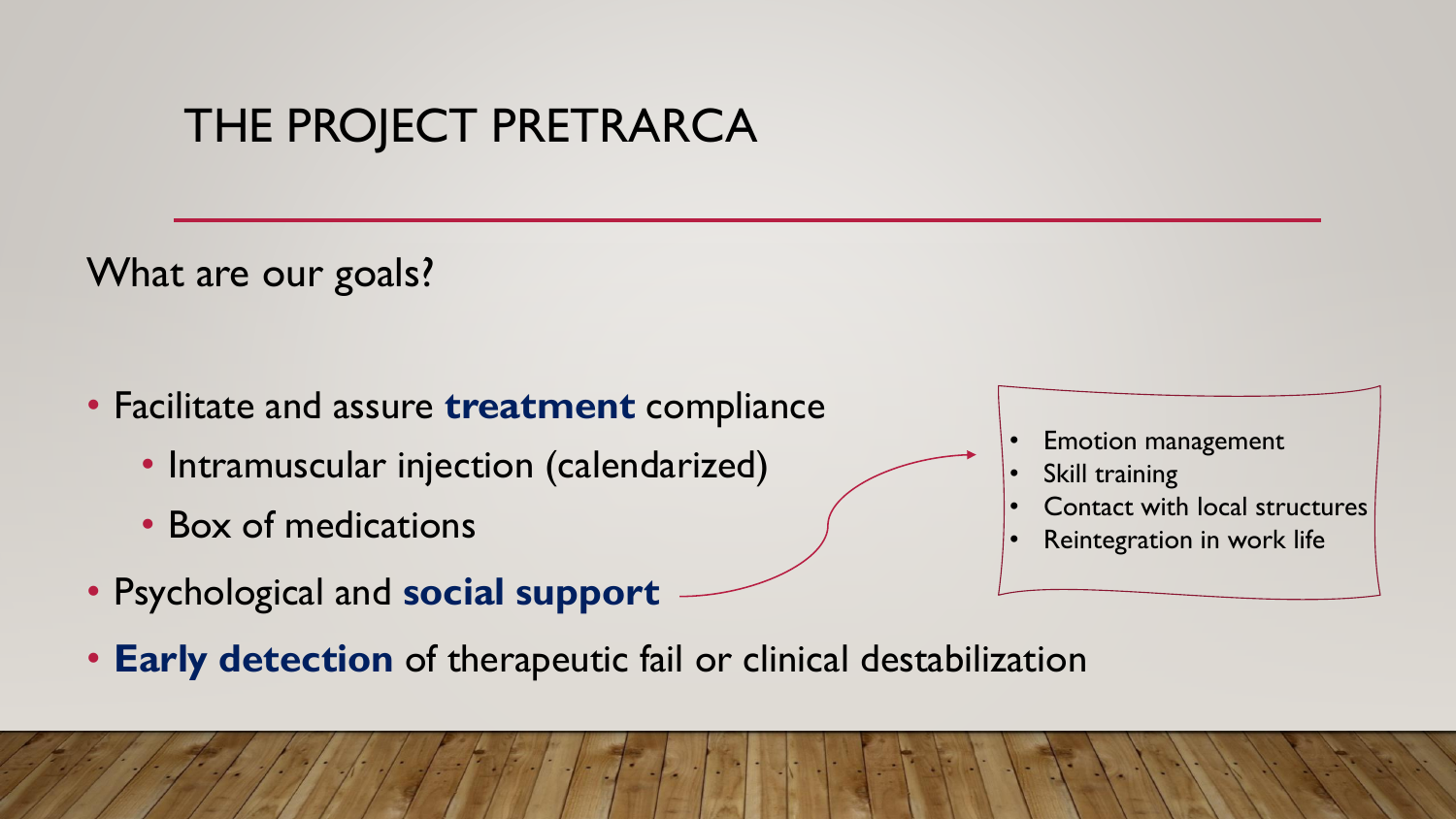How to do it?

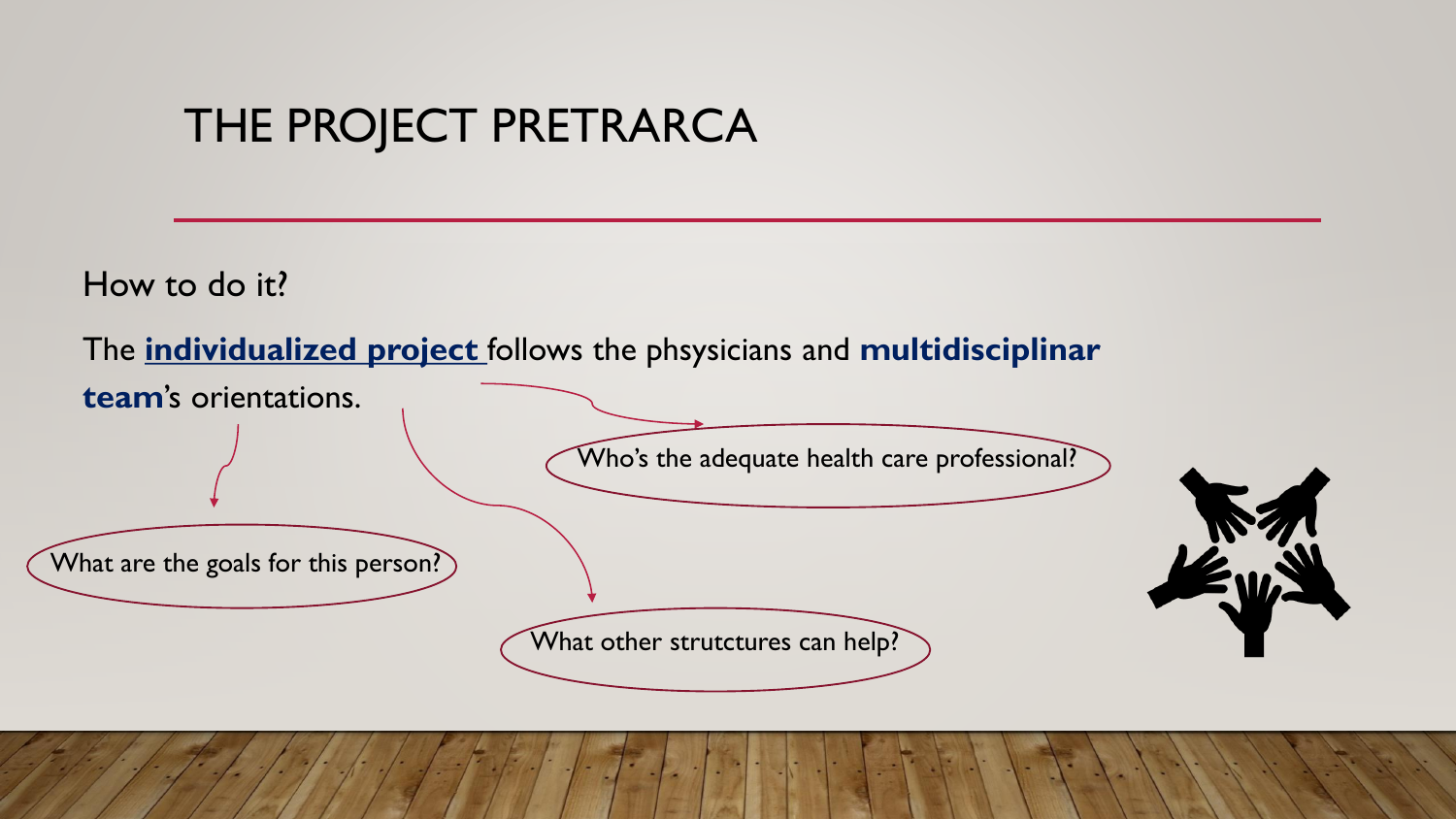How has it been working?

- 90 patients
- 2.616 visits to patients homes
- 56.43% of the total visits from CHPL teams

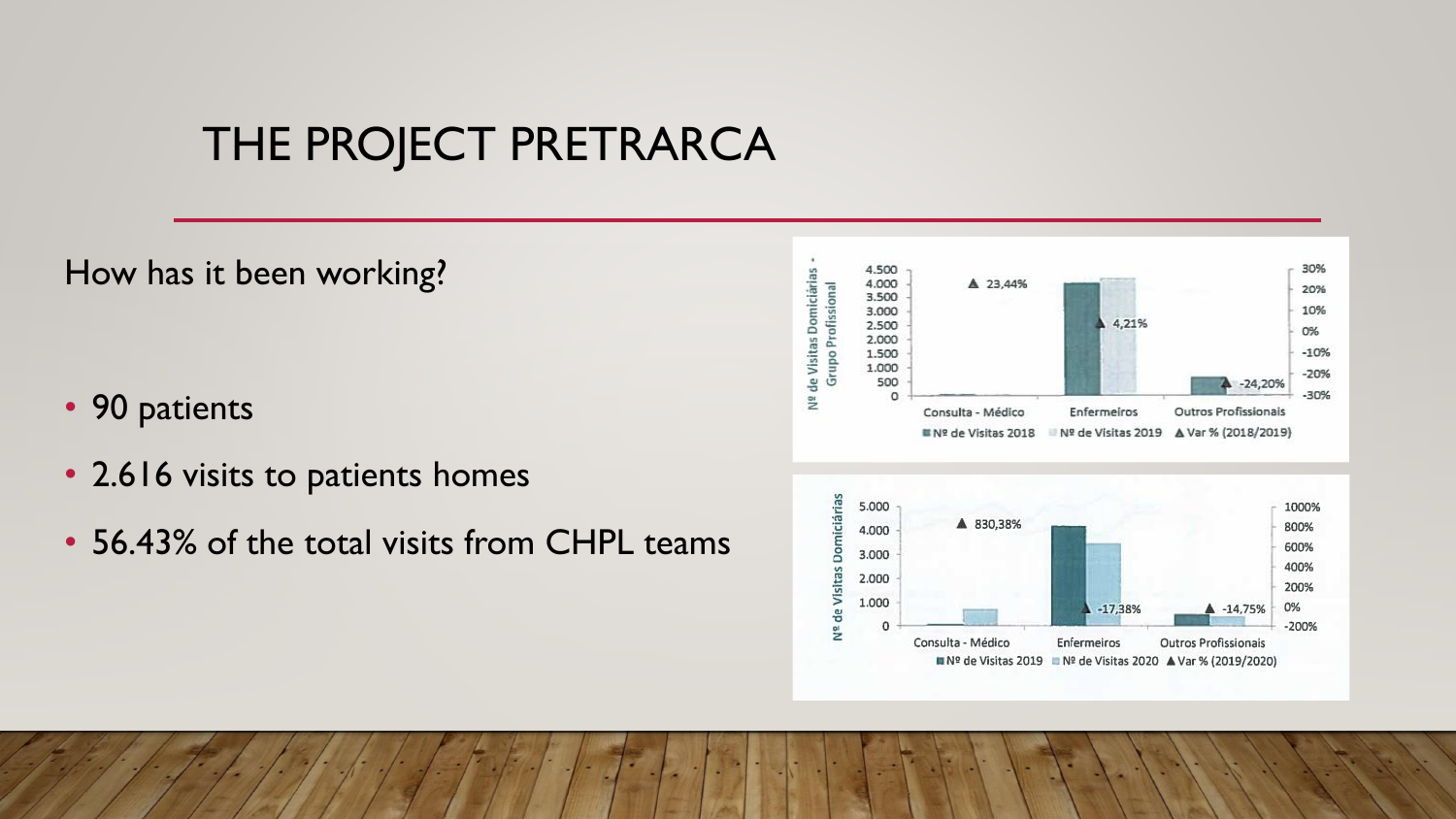#### THE ROLE OF THE SOCIAL WORKER

In health promotion, the social worker appears as a **social mediator** between the patient and several institutions that must participate and **cooperate in a network, multidisciplinar perspective**, to answer adequately to the people's problems and necessities.

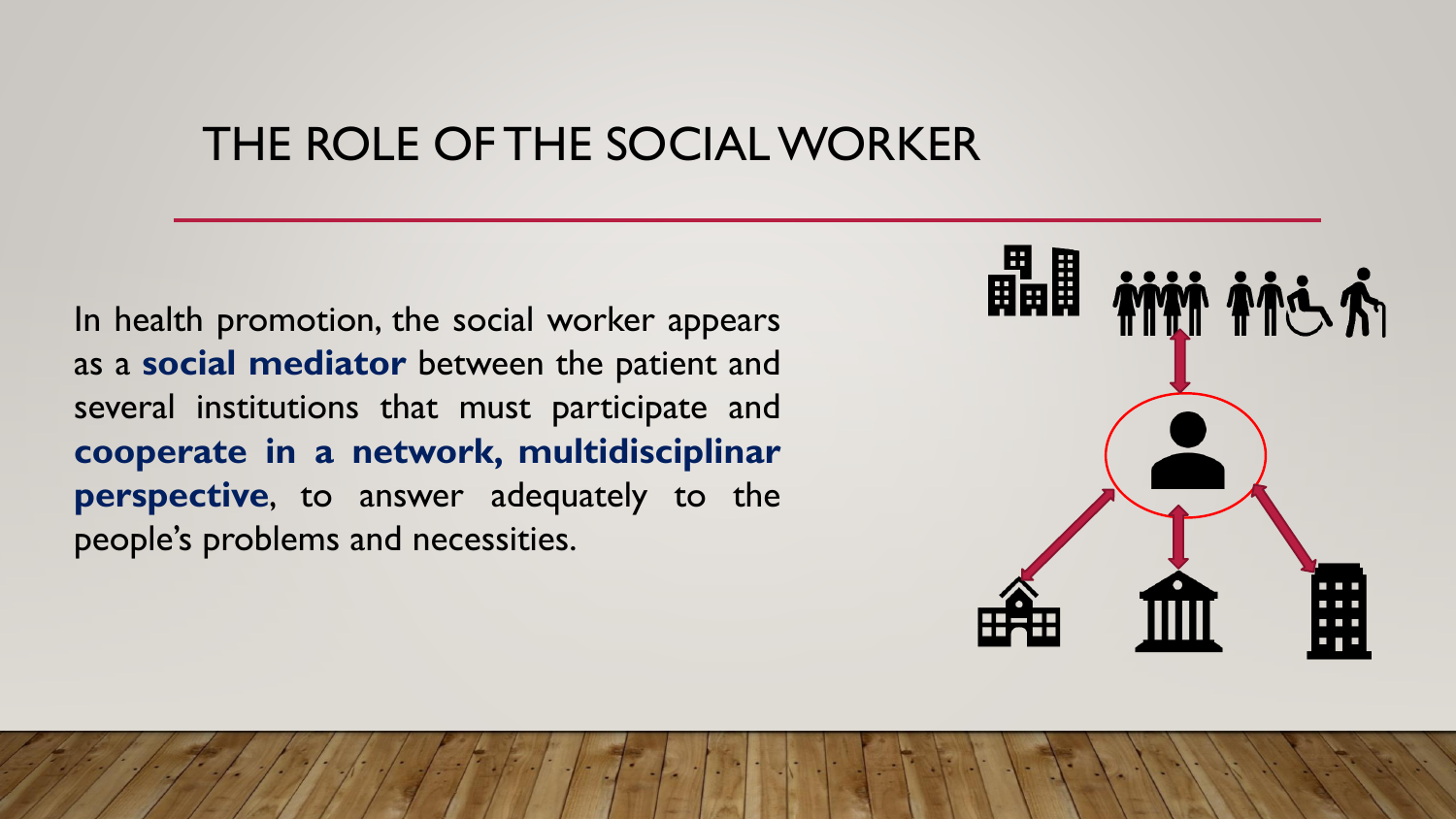## ARTICULATION WITH COMMUNITY STRUCTURES

#### Articulation is key!

- Santa Casa da Misericórdia de Lisboa
- IPSSs (Social Solidarity Particular Institutions)
- Temporary Refuge Centers
- **DGRSP** (Reinsertion and Prison Services)

…

- City and Parish Councils
- Primary Care

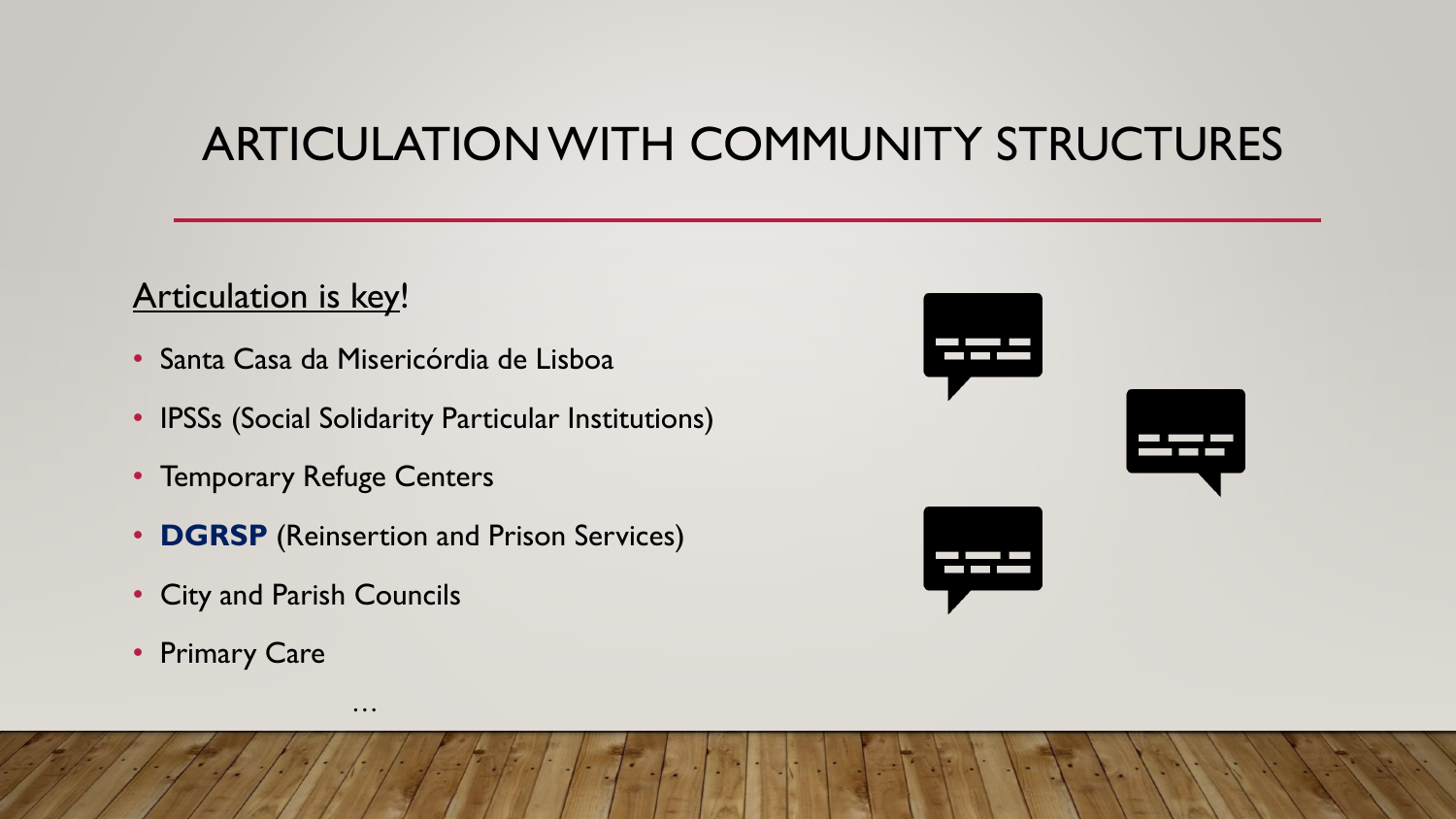#### THE DGRSP

• The DGRSP is a central service from direct Government administration, whose mission is the development of public policies for **criminal prevention** and the **execution of sentences** and **probation/reintegration measures**.

• For the last several years, these services have been centering their activities and interventions on the execution of measures in the community.

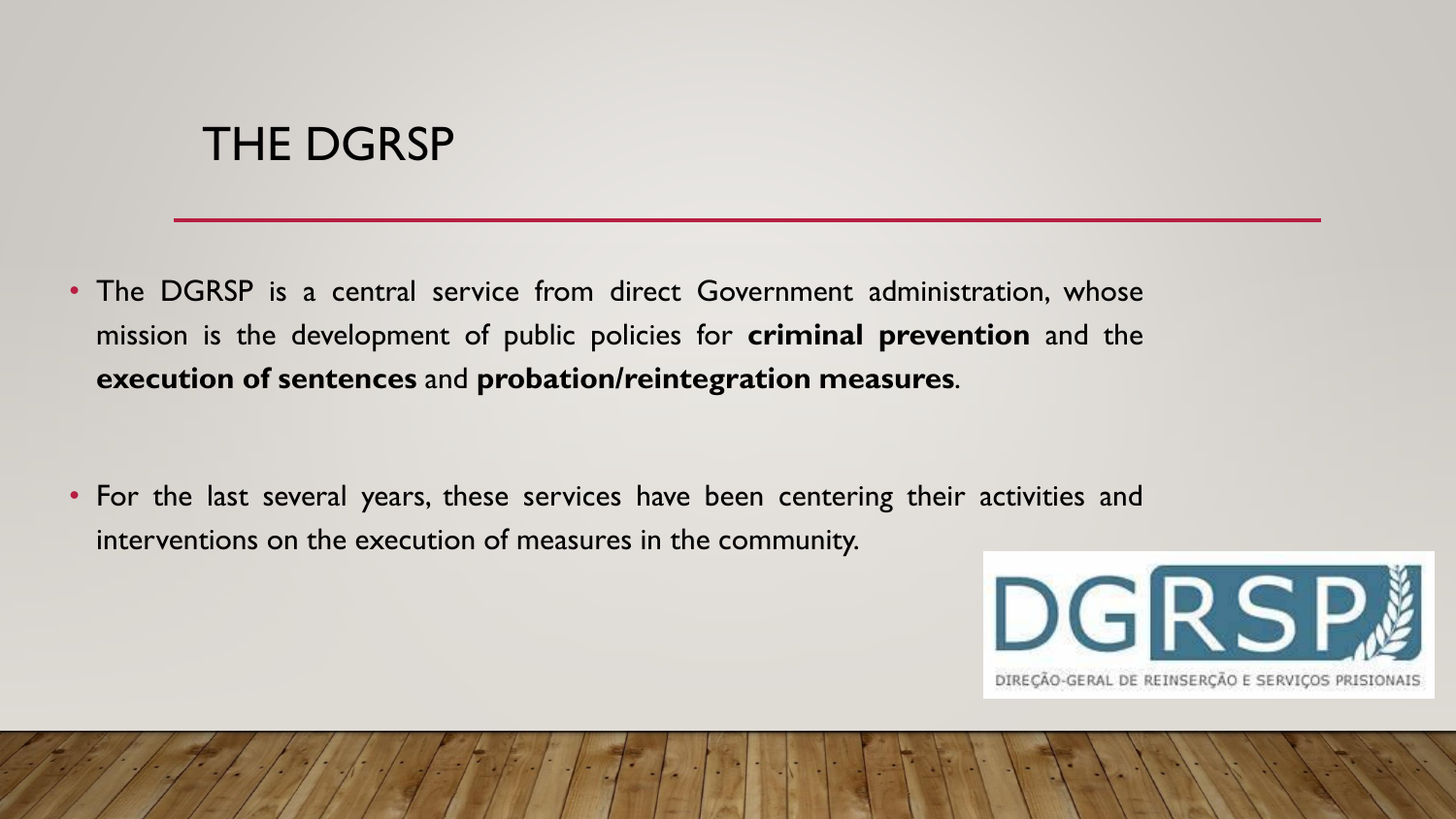#### THE DGRSP

Non depriving of liberty sanctions are oriented by two common vectors:

- Imposition of certain conditions to the defendants or convicts
- Intervention of the social reinsertion services

To answer to the needs of people with mental illness and help them accomplish their judicial measures, we need this interinstitutional articulation supported on a continuous work of partnership and resource mobilization using the synergistic strenghts of each institution.

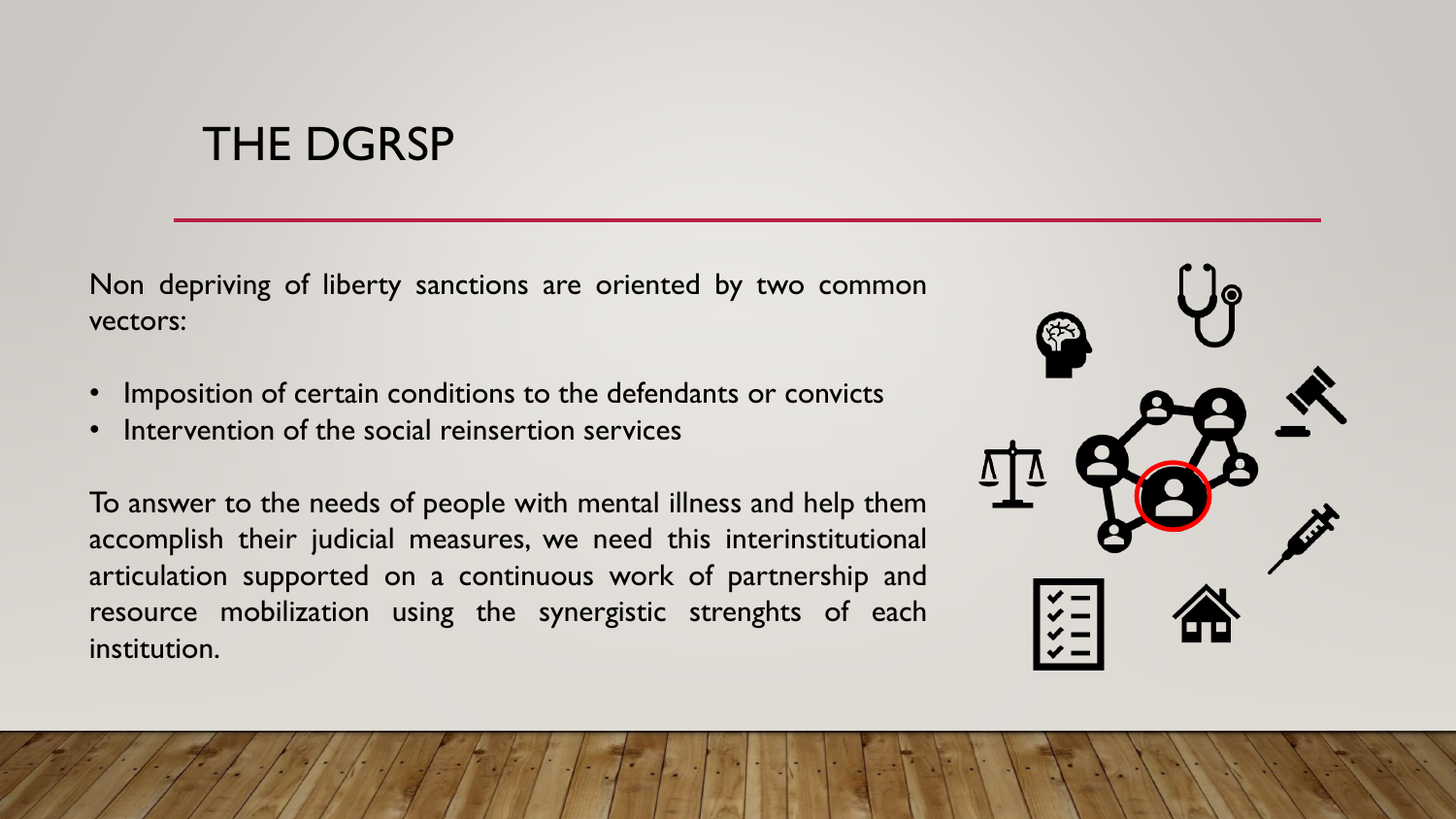## THE DGRSP

Why is PRETRARCA importante for us?

- It creates conditions and supports the Social Reintegration Plan
- Increases access to treatment and clinical follow up
- It's an innovating response
- Greater treatment efficiency promotes greater efficiency in the judicial mesure applied
- Promotes sensibilization and mobilization next to families and community
- Promotes articulation with other local institutions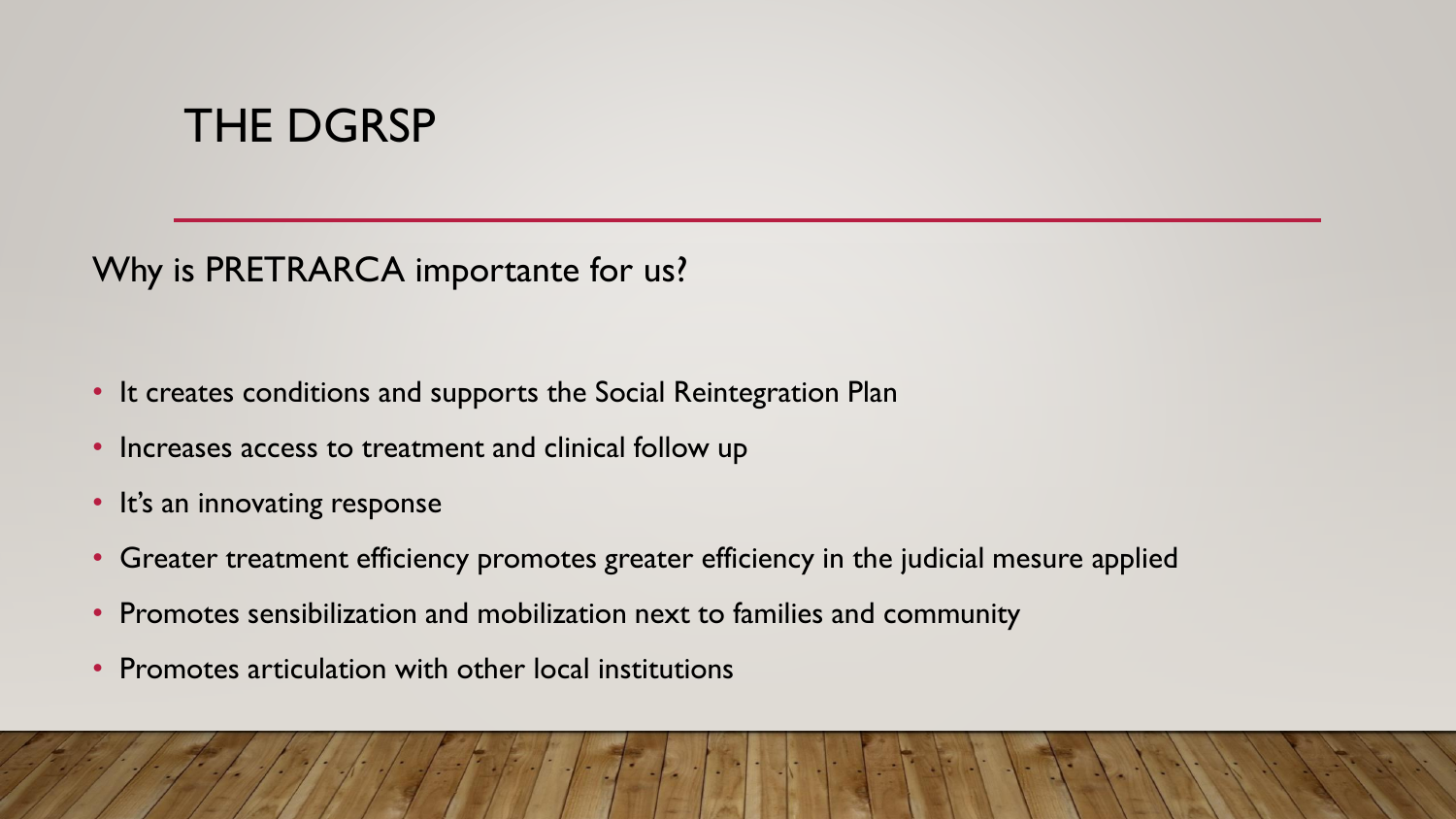Patient WM: Male, currently 33 years-old

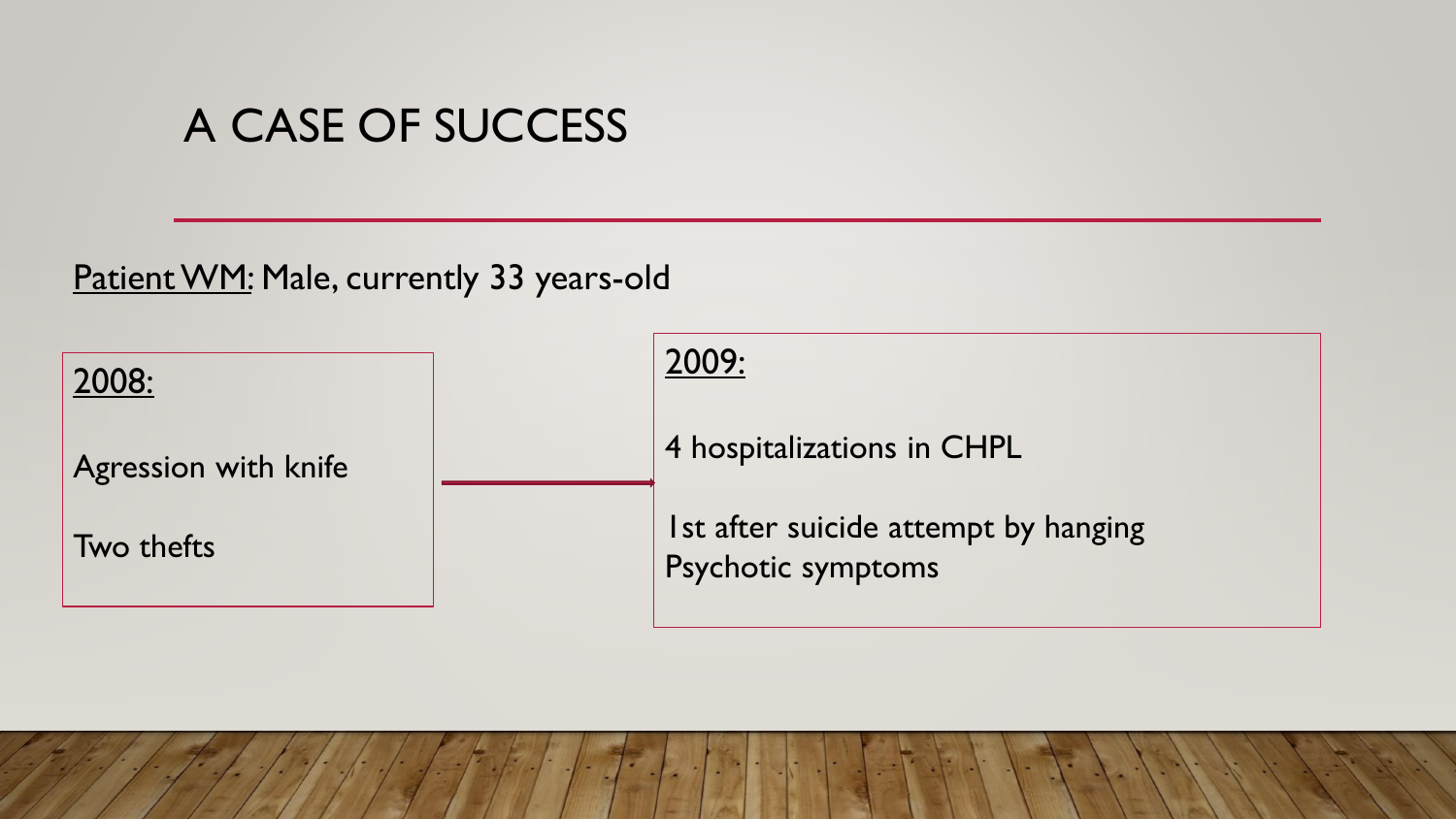Patient WM: Male, currently 33 years-old

EARLY YEARS:

Childhood marked by parental abandonment and violence.

In an boarding school from 6 to 13

Bad behaviour and school absentism

Use of drugs

PSYCHOSIS:

- Delusions
- Hallucinations
- Suicide attempt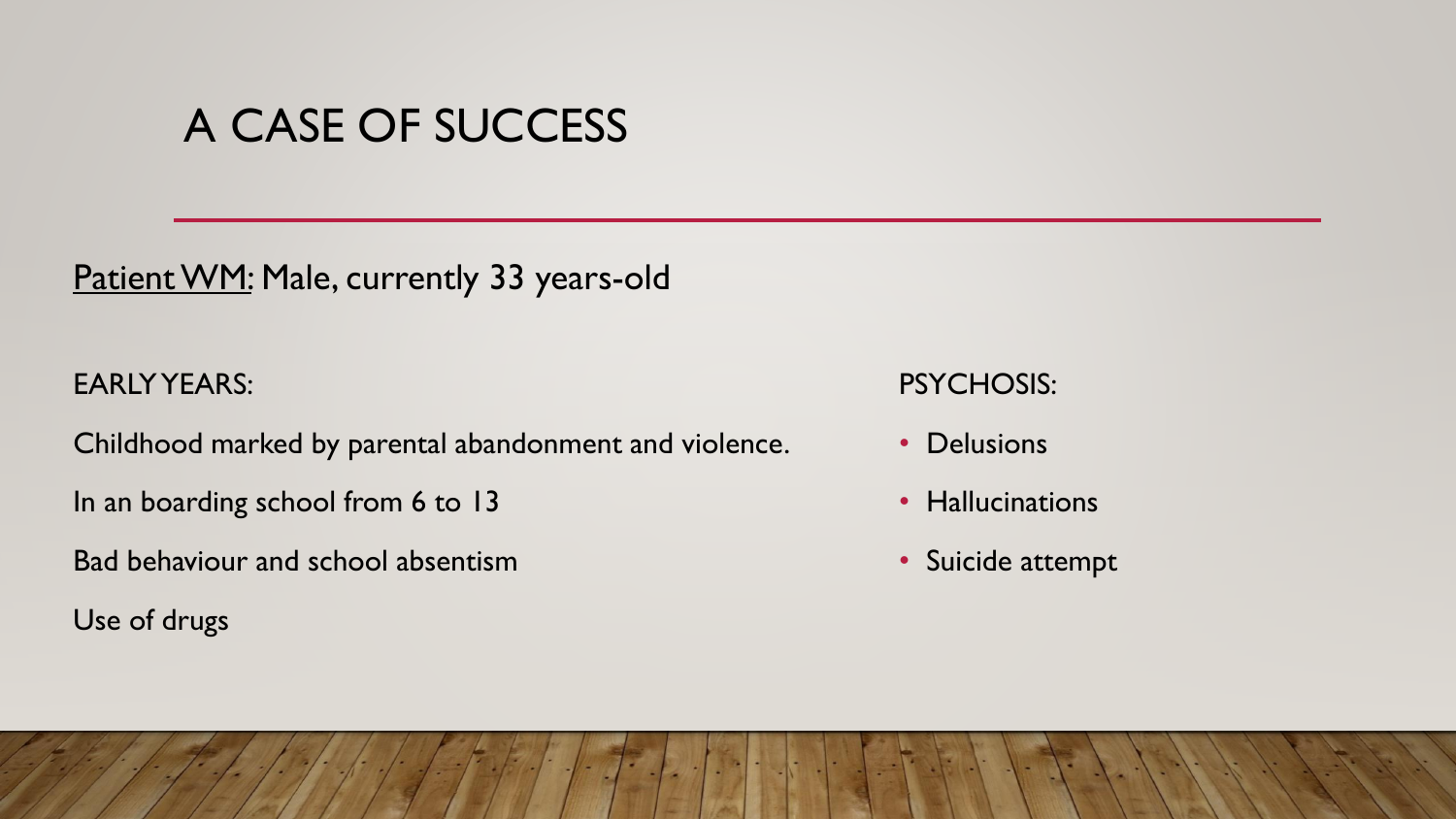Patient WM: Male, currently 33 years-old

#### 2009:

Starts treatment with intramuscular antipsychotics Regular appointments with the assistant Psychiatrist Difficult compliance Starts PRETRARCA

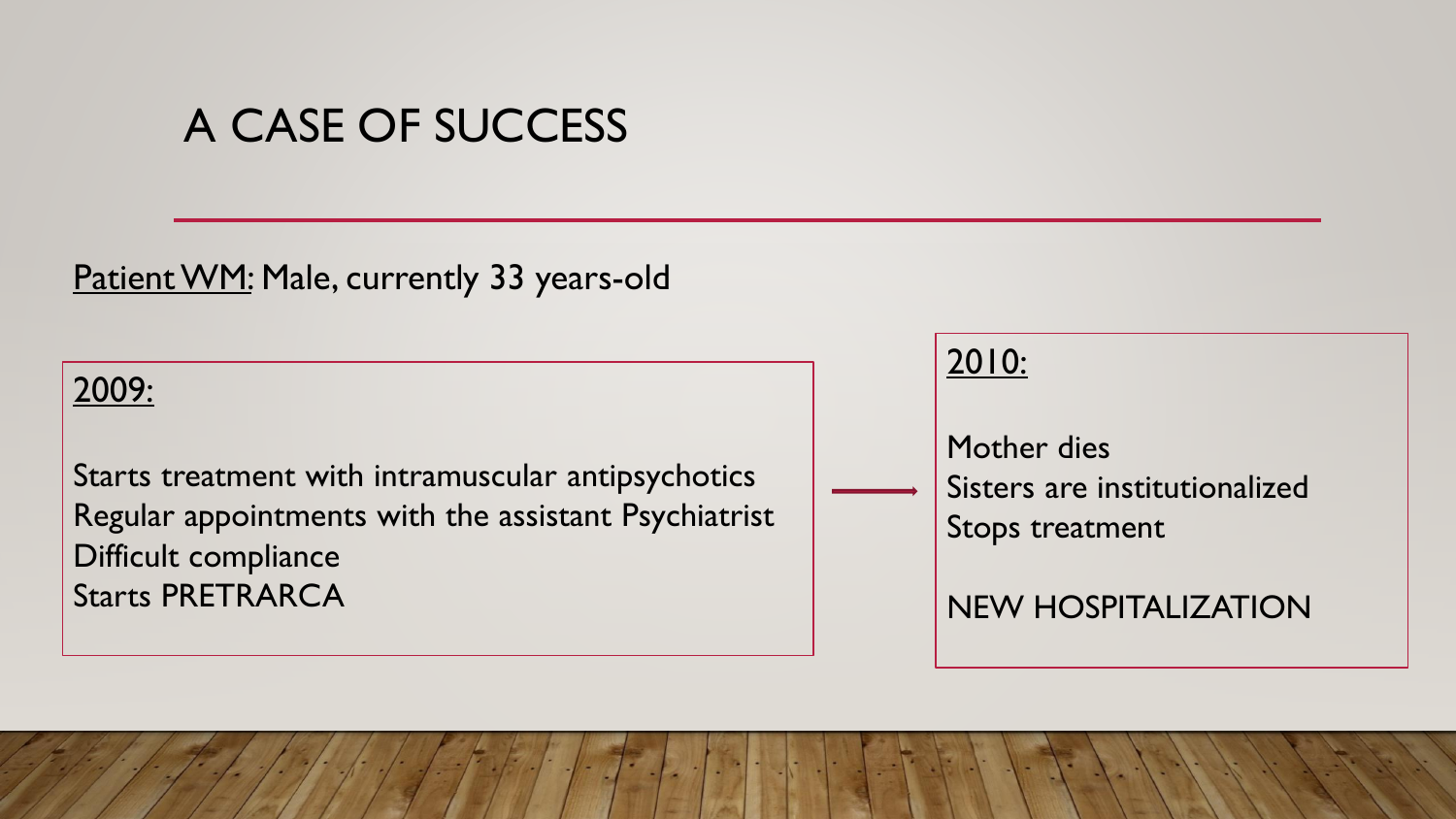#### Patient WM: Male, currently 33 years-old

#### 2013:

#### Declared dangerous non-imputable **Applied plan of social reintegration**

- Presence to all appointments
- Do the diagnostic/evaluation tests and comply with the medication plan, as determined by the Psychiatric Services
- Strict compliance with the reintegration plan
- Presence in the social reintegration services when summoned